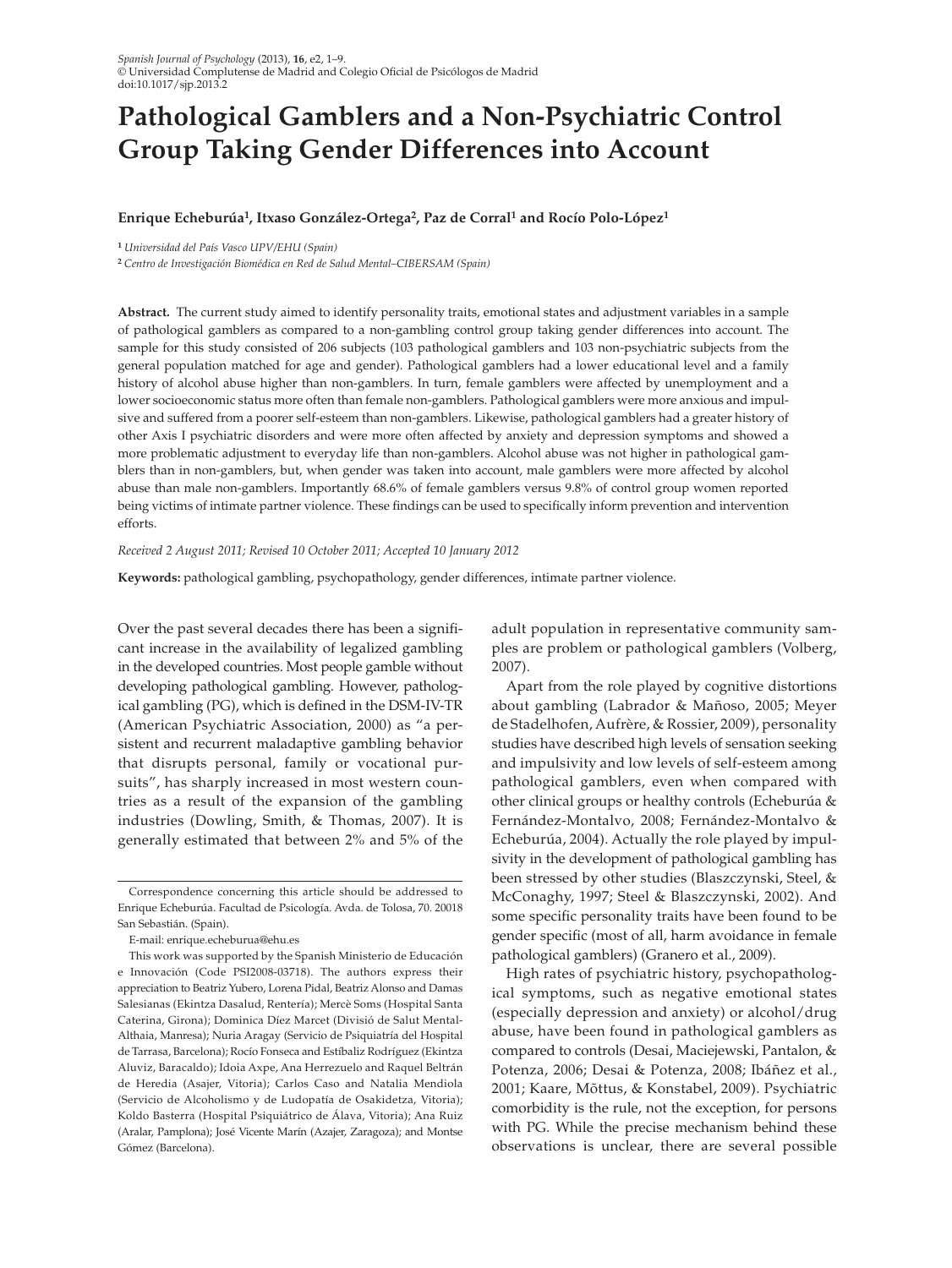explanations. Gambling may be a way to cope with primary depressive symptoms in pathological gamblers, as it has been found in several studies (Granero et al., 2009; Ledgerwood & Petry, 2006), but depression may be also secondary to negative consequences of PG. Clinicians who assess and treat these individuals would benefit from understanding the scope and direction of these associations (Echeburúa, Fernández-Montalvo, & Báez, 2001).

Historically, gambling has been a predominantly male pastime; however, as legalised gambling has expanded, female participation has increased and there is evidence that gambling problems have increased among women in recent years. And so it is interesting to consider the relationship between gambling and gender. Men frequently begin gambling early in life, report slow emergence of problems, and seek help well after developing problems; alternativeley, women start gambling later in life, then rapidly develop a problem and seek help more quickly (Blanco, Hasin, Petry, Stinson, & Grant, 2006; LaPlante, Nelson, Labrie, & Shaffer, 2006).

In turn, the extant literature on the link between gambling and intimate partner violence (IPV) is limited. IPV histories are common among pathological gamblers (Affi, Bronridge, MacMillan, & Sareen, 2010; Liao, 2008; Korman et al., 2008). For example, the odds of exposure to IPV were extremely elevated among women presenting themselves to an emergency department (odds ratio =  $10.5$ ;  $95\%$ ; CI =  $1.3-82$ ) if the woman's partner was a problem gambler (Muelleman, Denotter, Wadman, Tran, & Anderson, 2002). However, there are limited data about the female gamblers who report being victims of IPV when compared to women in general population (Echeburúa, González-Ortega, Corral, & Polo-López, 2011).

The purpose of the current *ex post facto* study was to identify personality traits, emotional states and adjustment variables in a sample of pathological gamblers as compared to a non-gambling control group taking gender differences into account. Actually current literature on this topic needs to be updated. According to the aim of this study, we hypothesized that there would be significant differences between pathological gamblers and the control group with respect to sociodemographic, personality and psychopathological variables. The pathological gamblers, when compared to the control group, would have higher scores on trait anxiety, sensation seeking, impulsivity and lower scores in selfesteem. Likewise the pathological gamblers would have higher levels of anxiety and depression and would be with a poorer adjustment to daily life than the control group. Gamblers would also have a higher alcohol abuse than the control group (González-Ortega, Echeburúa, Corral, Polo-López, & Alberich, 2013).

## **Method**

#### *Participants*

The sample for this study consisted of 206 subjects (103 pathological gamblers and 103 non-psychiatric subjects from general population). All study participants provided voluntary written informed consent.

Pathological gamblers included 103 consecutively referred adult outpatients (51 women and 52 men) meeting current DSM-IV-TR criteria for PG involved in slot machines and/or in bingo. Subjects were recruited over a 5-year period (2005-2009). All of them sought treatment in different Units of Pathological Gambling all over Spain because of their problems and impairment related to PG. Most of the pathological gamblers (75 subjects) were enrolled in the Asociación de Ayuda a Ludópatas Ekintza-Dasalud (Rentería, Guipúzcoa). The Units of Pathological Gambling that participated in the sample recruitment are pointed out in the paragraph of acknowledgements.

All patients were included if they met the inclusion criteria: a) primary diagnosis of current DSM-IV-TR PG; b) age 18 or older. The only exclusion criterion was the presence of a psychotic disorder, mental retardation, dementia or inability to understand and consent to the study. There were not any excluded patients.

The non-psychiatric control group (51 women and 52 men) were similar people, but without a history of PG or any other mental disorder, selected among the normal population and matched up in age and sex with the clinical group. Subjects were found among office workers ( $n = 60$ ) and in a canning factory ( $n = 43$ ) who were asked to collaborate in research and were encouraged to do so by offering them feedback on their personality test results. In short, the mean age for both groups was 43.25 years (*SD =* 13.6).

# *Measures*

The proposed measures were chosen based on the following criteria: have been used in previous studies on the subject, have good psychometric properties and have been adapted to Spanish.

#### Personality traits

*Trait Anxiety Inventory (STAI-T)* (Spielberger, Gorsuch, & Lushene, 1970; Spanish version of TEA, 1982). The STAI-T consists of 20 items related to anxietytrait. The range of scores is from 0 to 60. The internal consistency of the STAI in this study was .85.

*Impulsiveness Scale (BIS-10)* (Barratt, 1994; Spanish version of Oquendo et al., 2001). The BIS-10 consists of 33 items aimed at assessing the impulsivity (range: 0–132). The internal consistency of the BIS in this study was .78.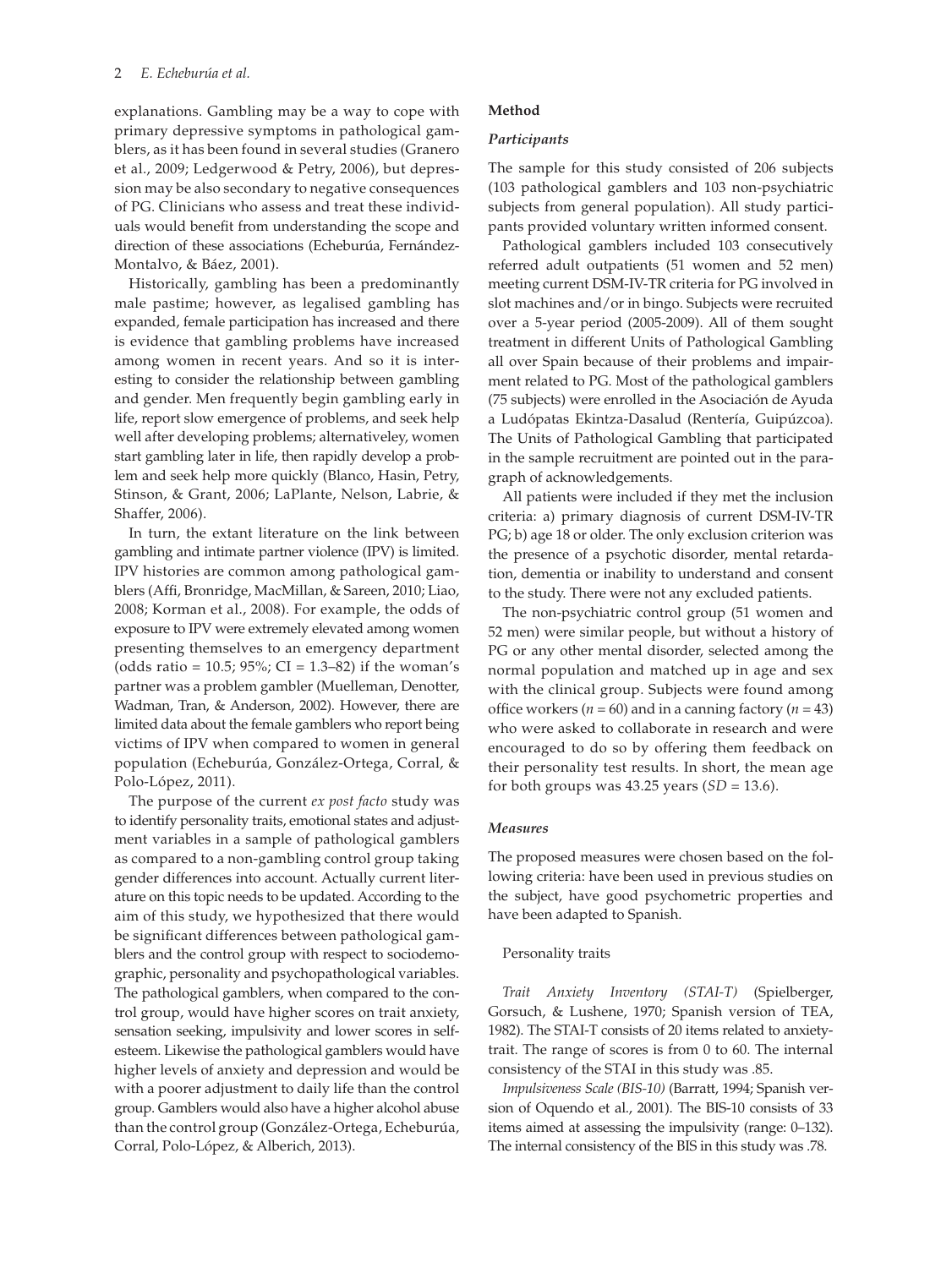*Sensation-Seeking Scale (SSS-V)* (Zuckerman, Eysenck, & Eysenck, 1978). The SSS-V consists of 40 items aimed at determining the level of sensation seeking disposition. The range of scores is from 0 to 40. The internal consistency of the SSS in this study was .81.

*Self-Esteem Scale (RSE)* (Rosenberg, 1965; Spanish version by Fernández-Montalvo & Echeburúa, 1997). The aim of the RSE is to assess the feeling of satisfaction that a person has about him or herself. There are 10 general items, each one carrying a score between 1 and 4 on a Likert-type scale, giving a questionnaire range from 10 to 40. The internal consistency of the RSE in this study was .76.

#### Psychopathological factors

*State Anxiety Inventory (STAI-S)* (Spielberger et al., 1970; Spanish version of TEA, 1982). The STAI-S consists of 20 items related to the anxiety-state. The range of scores is from 0 to 60. The internal consistency of the STAI in this study was .85.

*Beck Depression Inventory (BDI)* (Beck, Steer, & Brown, 1996; Spanish version of Sanz, Vázquez, & Navarro, 2003). The BDI consists of 21 items and measures the severity of symptoms of depression (range: 0–63). The internal consistency of the BDI in this study was .89.

*Alcohol Use Disorders Identification Test (AUDIT)* (Saunders, Aasland, Babor, de la Fuente, & Grant, 1993; Spanish version of Rubio, Bermejo, Caballero, & Santo Domingo, 1998). The AUDIT was designed by the World Health Organization to screen and identify people who are at risk of developing alcohol problems. This test focuses on identifying the preliminary signs of hazardous drinking and mild dependence. It consists of only 10 questions referred to the quantity and frequency of alcohol consumption, to the drink behavior and to the reactions or problems related to alcohol within the last year (range: 0–36). The internal consistency of the AUDIT in this study was .79.

#### Adjustment variables

*Misadjustment Scale (IS)* (Echeburúa, Corral, & Fernández-Montalvo, 2000). The IS reflects the extent to which the subject's gambling problems affect to the maladjustment in everyday life: social, work, leisure, couple and family (range: 0–30). The internal consistency of the IS in this study was .83.

## Intimate partner violence (IPV)

Intimate partner violence was assessed using several indicators of violence taken from the items of the *Conflict Tactics Scale (CTS2)* (Straus, Hamby, Boney-McCoy, & Sugarman, 1996; Spanish version of Calvete, Corral, & Estévez, 2007) referred to the scales of physical assault, psychological aggression and sexual coercion. The internal consistency of the CTS in this study was .85.

These measures, validated in Spanish samples, have been extensively used in research and clinical practice, and there is substantial evidence to support their psychometric properties in the field of PG (Dowling et al., 2007; Echeburúa & Fernández-Montalvo, 2008; Fernández-Montalvo & Echeburúa, 2004; Granero et al., 2009).

#### *Procedure*

For subjects entering this study, informed consent was obtained after they had been given a detailed written and verbal description of the study. DSM-IV-TR diagnostic criteria were screened by means of the Structured Clinical Interview for Pathological Gambling (SCI-PG) (Grant, Steinberg, Kim, Rounsaville, & Potenza, 2004). The presence/absence of other psychiatric disorders (Axis I) was determined using the Structured Clinical Interview for DSM-IV Axis I Disorders (SCID-I) (First, Spitzer, Gibbon, & Williams, 1997). These interviews were carried out independently by two experienced clinical psychologists. The data on interrater reliability obtained with these interviews in this study were satisfactory (kappa = .91 and kappa = .88 respectively).

Participants were assessed individually using a semistructured face-to-face interview that focused on different aspects of demographic characteristics. The subjects then individually filled in all the questionnaires included in the study during two assessment sessions.

The study was approved by the University Ethics Committee and by the Ethics Committees of the different Hospitals involved in this research.

#### *Data analysis*

Differences between the two groups were tested for significance with Pearson's chi-square test for dichotomous variables and *t*-tests for quantitative psychological features. Non-parametric alternative to the *t*-test (Mann-Whitney *U*) was used when there was reason to believe that data were not normally distributed. Effect sizes based on Cohen's *d* (1988) and Chuprov´s *T2* estimated the clinical differences. The results were interpreted as small if *d/T2* values ranged between .2 and .49, medium if *d/T2* values ranged between .5 and .79, and large if *d/T2* values were higher than .8.A multivariate logistic regression analysis was performed to analyze the relationship between sociodemographic, personality and psychopathological variables with pathological gambling. All independent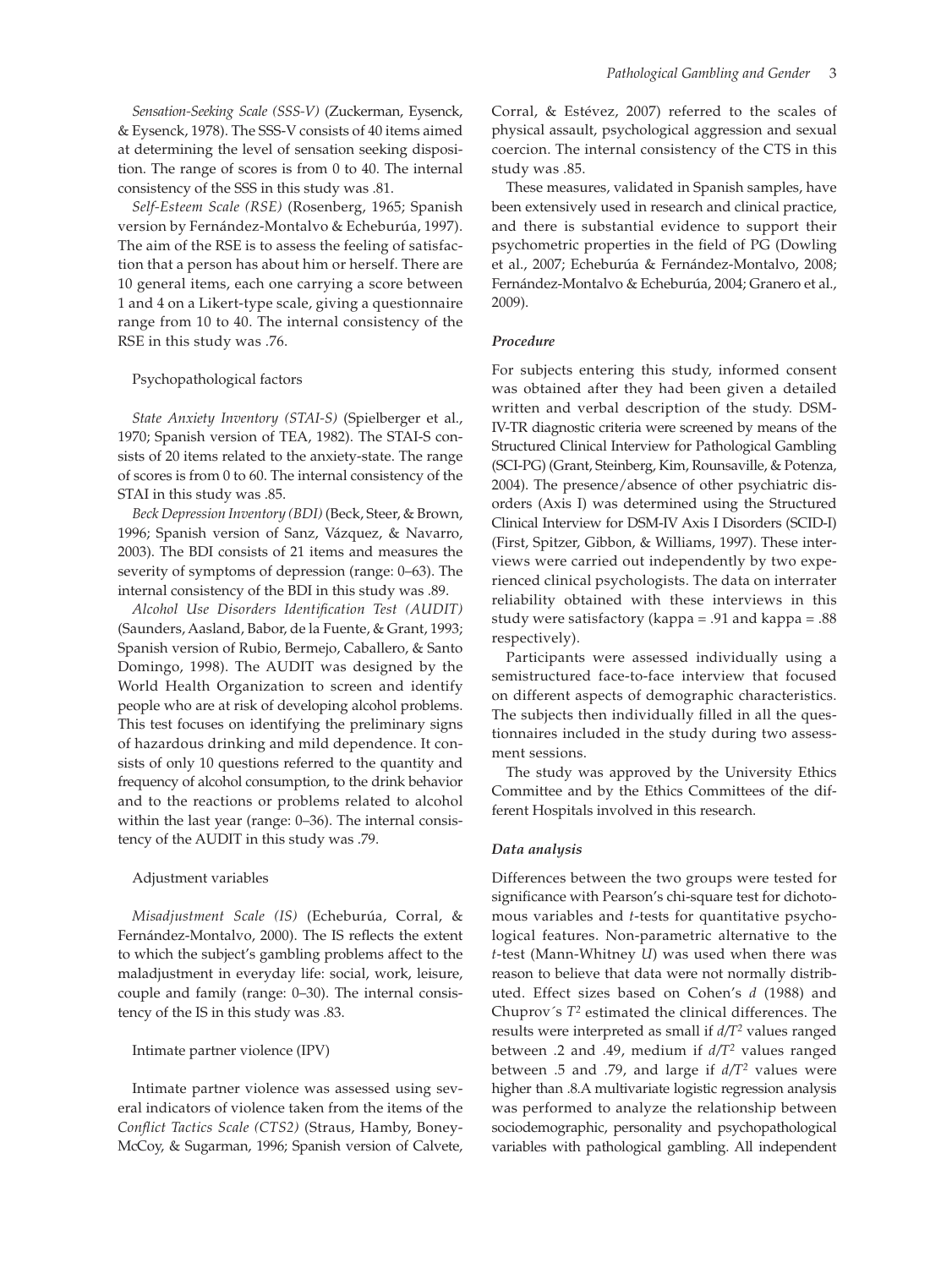variables that were found to be significant in the analysis for comparison of means between two groups (gamblers/control group) were included in the regression analysis. Gender variable was introduced in the model in order to determine its influence in the relationship between the dependent variable (being a pathological gambler or not) and the independent variables. Logistic regression analyses were also performed separately for men and women.

The paragraphs below present first the results of both groups comparisons on sociodemographic characteristics. These are followed by the differences in personality and psychopathological variables. A gender comparison between pathological gamblers and the non-psychiatric control group (male gamblers versus male non-gamblers and female gamblers versus female non-gamblers) is taken into account in all measures. Results of the specific differences for men/women with PG in the studied variables have been published in a separate paper (Echeburúa et al., 2011). Finally, the rates of intimate partner violence are compared between women gamblers and the control group women.

# **Results**

#### *Sociodemographic characteristics*

The main demographics regarding differences between the two groups are displayed in Table 1. Overall, there were no differences between the two groups, except in the educational level and in the family history of alcohol abuse: pathological gamblers had a lower educational level and a family history of alcohol abuse higher than the control group subjects.However, when gender was taken into account, there were some additional significant differences in employment status and in socioeconomic level. Women pathological gamblers had a higher levels of unemployment,  $\chi^2(3) = 9.32$ ,  $p < .05$ , and a lower socioeconomic status,  $\chi^2(4) = 13.098$ , than women in the control group.

# *Personality, psychopathology and adjustment variables*

As far as personality and psychopathological factors are concerned, the main differences between the two groups are examined in Table 2. Overall, pathological gamblers were more anxious and impulsive and suffered from a poorer self-esteem than subjects from the non-psychiatric control group. There were no genderrelated differences in these variables.

Regarding psychiatric history, pathological gamblers had a greater history of several other Axis I psychiatric disorders (50.5%) than subjects from the non-psychiatric control group (13.6%), χ2(1) = 32.193, *p* < .001. Anxiety and mood disorders and substance abuse were the most frequent disorders. Males and females did not differ significantly regarding this variable.

In our study pathological gamblers were more often affected by anxiety and depression symptoms and showed a more problematic adaptation to everyday life than subjects from the control group. There were no gender-related differences in these variables.

In turn, alcohol abuse in pathological gamblers was not consistently higher than in normal subjects. However, when gender was taken into account, male gamblers ( $M = 6.09$ ;  $SD = 4.52$ ) were more affected by alcohol abuse than men in the control group (*M* = 3.78; *SD* = 3.22), *t* = −2.833; *p* < .01. However, female gamblers  $(M = 3.27; SD = 6.22)$  and female in control group (*M* = 2.16; *SD* = 2.10) did not differ significantly, *t* = −.433, *ns,* regarding this variable.

# *Relationship between sociodemographic, personality and psychopathological variables with pathological gambling taking gender into account*

A multivariate logistic regression analysis was performed to analyze the relationship between pathological gambling and the sociodemographic, personality and psychopathological variables found to be statistically significant in the previous analysis for comparison of means. Gender (being male), the educational level (uneducated or primary school), the trait of impulsivity, the misadjustment to everyday life and the depressive symptoms were associated with the group of pathological gamblers (Table 3).

Finally, logistic regression analyses were performed separately for men and women taking into account the significant effect of the variable "gender" in the regression analysis for the overall sample. In the case of men, the trait of impulsivity,  $β = -.201, p = .003$ , and the depressive symptoms,  $β = -.244$ ,  $p = .002$ , were associated with pathological gambling, while for women a low educational level, $β = -4,588, p < .01$ , the depressive symptoms,  $β = −.123$ ,  $p < .05$ , and the misadjustment to everyday life,  $β = -.210, p = .005$ , were related to the group of women gamblers.

#### *Intimate partner violence (IPV)*

Importantly, 68.6% of the female gamblers versus 9.8% of control group women reported being victims of intimate partner violence now or in the recent past (Table 4).

# **Discussion**

This study aimed to identify personality traits, emotional states and adjustment variables in a sample of pathological gamblers taking gender differences into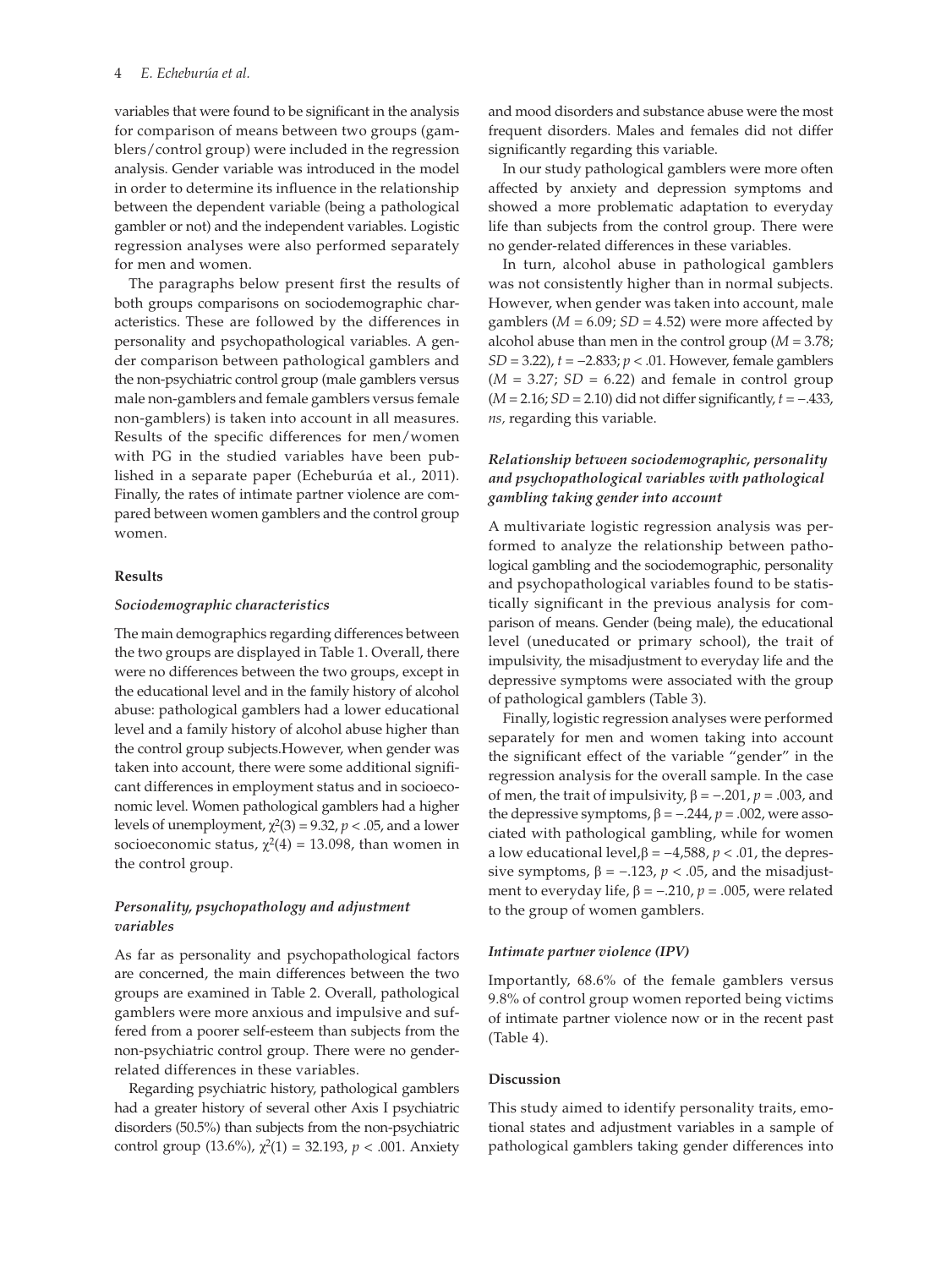**Table 1.** *Socio-demographic characteristics*

|                                 | Pathological gamblers<br>$(N = 103)$ |      | Non-psychiatric control<br>group $(N = 103)$ |      |                 |       |
|---------------------------------|--------------------------------------|------|----------------------------------------------|------|-----------------|-------|
|                                 | $\boldsymbol{N}$                     | $\%$ | $\boldsymbol{N}$                             | $\%$ | $\chi^2$ (df)   | $T^2$ |
| Family status                   |                                      |      |                                              |      |                 |       |
| Married                         | 44                                   | 42.7 | 52                                           | 51.5 | 3.290(3)        |       |
| Single                          | 35                                   | 34.0 | 35                                           | 34.7 |                 |       |
| Divorced                        | 15                                   | 14.6 | 9                                            | 8.9  |                 |       |
| Widower                         | 9                                    | 8.7  | 5                                            | 5.0  |                 |       |
| <b>Educational</b> level        |                                      |      |                                              |      |                 |       |
| Uneducated                      | 5                                    | 4.9  | $\overline{2}$                               | 1.9  | $11.104(3)$ *** | .03   |
| Primary school                  | 57                                   | 55.9 | 37                                           | 35.9 |                 |       |
| High school                     | 30                                   | 29.4 | 47                                           | 45.6 |                 |       |
| College                         | 10                                   | 9.8  | 17                                           | 16.5 |                 |       |
| Employment status               |                                      |      |                                              |      |                 |       |
| Active                          | 52                                   | 52.0 | 65                                           | 63.1 | 7.349(3)        |       |
| Unemployment                    | 32                                   | 32.0 | 29                                           | 28.2 |                 |       |
| Retirement                      | $\overline{4}$                       | 4.0  | 6                                            | 5.8  |                 |       |
| Prolonged low                   | 12                                   | 12.0 | 3                                            | 2.9  |                 |       |
| Socioeconomic level             |                                      |      |                                              |      |                 |       |
| Low                             | 13                                   | 12.7 | 3                                            | 2.9  | 8.921(4)        | .08   |
| Medium-low                      | 16                                   | 15.7 | 16                                           | 15.5 |                 |       |
| Medium                          | 62                                   | 60.8 | 70                                           | 68.0 |                 |       |
| Medium-high                     | 8                                    | 7.8  | 13                                           | 12.6 |                 |       |
| High                            | 3                                    | 2.9  | 1                                            | 1.0  |                 |       |
| Family history of alcohol abuse |                                      |      |                                              |      | $18.362(1)$ *** |       |
| No                              | 66                                   | 64.1 | 92                                           | 89.3 |                 |       |
| Yes                             | 37                                   | 35.9 | 11                                           | 10.7 |                 |       |

*Note: p* < .05\* *p* < .01\*\* *p* < .001\*\*\*

# **Table 2.** *Personality traits and psychopathological factors*

| Personality Traits         | Pathological gamblers<br>$(N = 103)$ |       | Non-psychiatric control<br>group $(N = 103)$ |       |                  |        |
|----------------------------|--------------------------------------|-------|----------------------------------------------|-------|------------------|--------|
|                            | М                                    | SD    | M                                            | SD    | t/z <sup>1</sup> | d      |
| Anxiety (STAI-T)           | 30.05                                | 11.41 | 18.29                                        | 8.93  | $8.140***$       | 1.1    |
| Impulsivity (BIS-10)       | 63.70                                | 16.57 | 45.66                                        | 11.78 | $8.207***$       | 1.2    |
| Sensation seeking (SSS)    | 16.73                                | 5.56  | 16.57                                        | 6.70  | 0.175            |        |
| Self-esteem (RSE)          | 26.71                                | 5.10  | 33.04                                        | 5.66  | $-8.384***$      | $-1.2$ |
| Psychopathological Factors |                                      |       |                                              |       |                  |        |
| Anxiety (STAI-S)           | 27.94                                | 10.58 | 18.48                                        | 9.25  | $6.584***$       | .9     |
| Depression (BDI)           | 19.52                                | 12.31 | 6.82                                         | 5.59  | $-8.304***$      | 1.3    |
| Misadjustment Scale (IS)   | 17.10                                | 7.27  | 10.27                                        | 4.86  | $-6.934***$      | 1.1    |
| Alcohol abuse (AUDIT)      | 4.69                                 | 5.58  | 2.98                                         | 2.83  | $-1.614$         |        |

 $Note: p < .05^{\ast}\,p < .01^{\ast\ast}\,p < .001^{\ast\ast\ast}\mathrm{z}^{1}$  : U Mann-Whitney statistical (non-parametric tests)

account as compared to a non-gambling control group. That is, the study was also designed to explore gender as a critical factor for pathological gambling. The findings indicate that there were relevant differences which may be considered to plan an effective intervention regarding prevention and treatment.

Our first finding related to demographics was that, according to other studies (Ibáñez et al., 2001; Kaare et al.,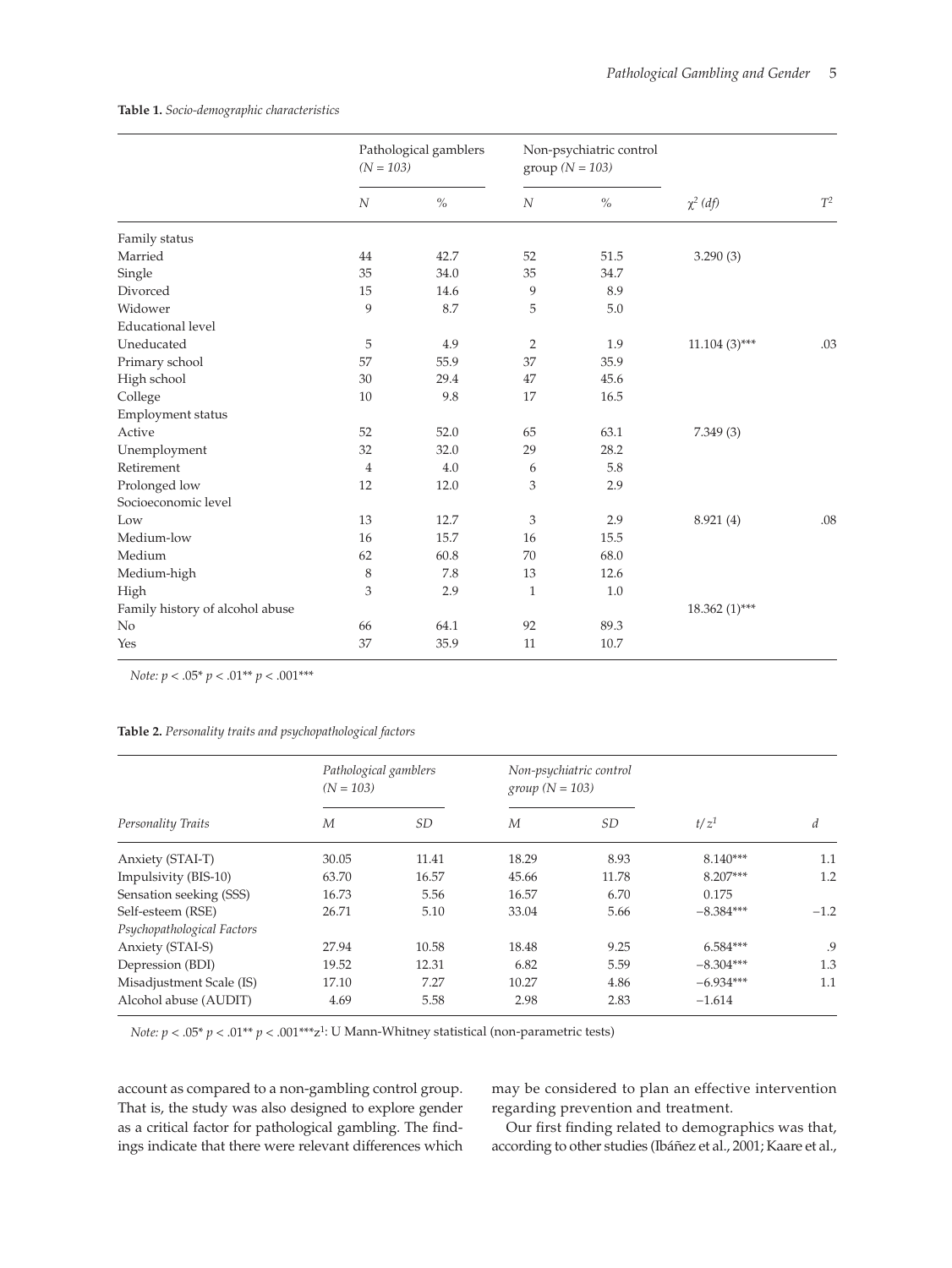#### 6 *E. Echeburúa et al.*

|                                   |          |          | 95% CI               |       | $\mathfrak p$ |
|-----------------------------------|----------|----------|----------------------|-------|---------------|
|                                   | β        | В        | Inferior<br>Superior |       |               |
| Educational level (ref.: College) |          |          |                      |       |               |
| Uneducated                        | $-3.048$ | .047     | .004                 | .626  | .021          |
| Primary school                    | $-3.803$ | .022     | .004                 | .127  | .001          |
| High school                       | .299     | $-1.206$ | .070                 | 1.282 | .104          |
| Gender                            | $-1.518$ | .219     | .060                 | .804  | .022          |
| Self-esteem (RSE)                 | 1.110    | .105     | .974                 | 1.241 | .125          |
| Impulsivity(BIS)                  | $-.049$  | .952     | .913                 | .993  | .021          |
| Anxiety (STAI-T)                  | 1.016    | .016     | .939                 | 1.098 | .764          |
| Anxiety (STAI-S)                  | .990     | $-.010$  | .924                 | 1.060 | .694          |
| Depression (BDI)                  | $-.149$  | .862     | .792                 | .937  | .001          |
| Misadjustment (IS)                | $-122$   | .885     | .805                 | .972  | .011          |

**Table 3.** *Multivariate logistic regression between pathological gambling and sociodemographic, personality and psychopathological variables*

**Table 4.** *Women of both groups suffering from intimate partner violence*

|                                   | Women Gamblers   |      | Control Group Women |      |                 |       |
|-----------------------------------|------------------|------|---------------------|------|-----------------|-------|
|                                   | $\boldsymbol{n}$ | $\%$ | п                   | $\%$ | $\chi^2$ (df)   | $T^2$ |
| With intimate partner violence    | 35               | 68.6 | h.                  | 9.8  | $37.016(1)$ *** | .35   |
| Without intimate partner violence | 16               | 31.4 | 46                  | 90.2 |                 |       |
| TOTAL                             | 51               | 100  | 51                  | 100  |                 |       |

*Note: p* < .001\*\*\*

2009), pathological gamblers had a lower educational level and a family history of alcohol abuse higher than non-gamblers. This fact may partially account for a higher gambling involvement. In terms of gender differences, female gamblers were affected by unemployment and a lower socioeconomic status more often than female non-gamblers. These differences, probably related to traditional gender roles, have also been partially found in other studies (Desai et al., 2006; Granero et al., 2009).

There were significant differences in personality traits between the two groups. Overall, pathological gamblers were more anxious and impulsive and suffered from a poorer self-esteem than non-gamblers (Echeburúa et al., 2001). Further research is needed to know if people with these personality traits are more vulnerable to gambling. These results are partially consistent with previous studies (Blaszczynski et al., 1997; Echeburúa & Fernández-Montalvo, 2008; Fernández-Montalvo & Echeburúa, 2004; Kaare et al., 2009). In other studies the studied personality traits were not exactly the same (Granero et al., 2009). One interesting finding of our study is the lack of significant differences between the two groups in terms of mean sensationseeking scores. Although high levels of sensation seeking have been described among pathological gamblers (e.g. Blaszczynski et al., 1997; Echeburúa & Fernández-Montalvo, 2008; Fernández-Montalvo & Echeburúa, 2004), it is possible that other personality traits, such as impulsivity, may play a major role in the development and maintenance of PG. This finding is important to take it into consideration both for prevention and even for treatment strategies. Psychological treatment of PG should include some components focused on the reduction of impulsivity.

Regarding psychopathology, gamblers were found to have a greater history of other Axis I psychiatric disorders (most of all, anxiety and mood disorders and substance abuse) than non-gamblers. Currently gamblers reported more negative emotional estates (anxiety and depression symptoms) and a more problematic adaptation to everyday life than non-gamblers. One possibility is that gambling can be used for regulating negative emotional states associated with life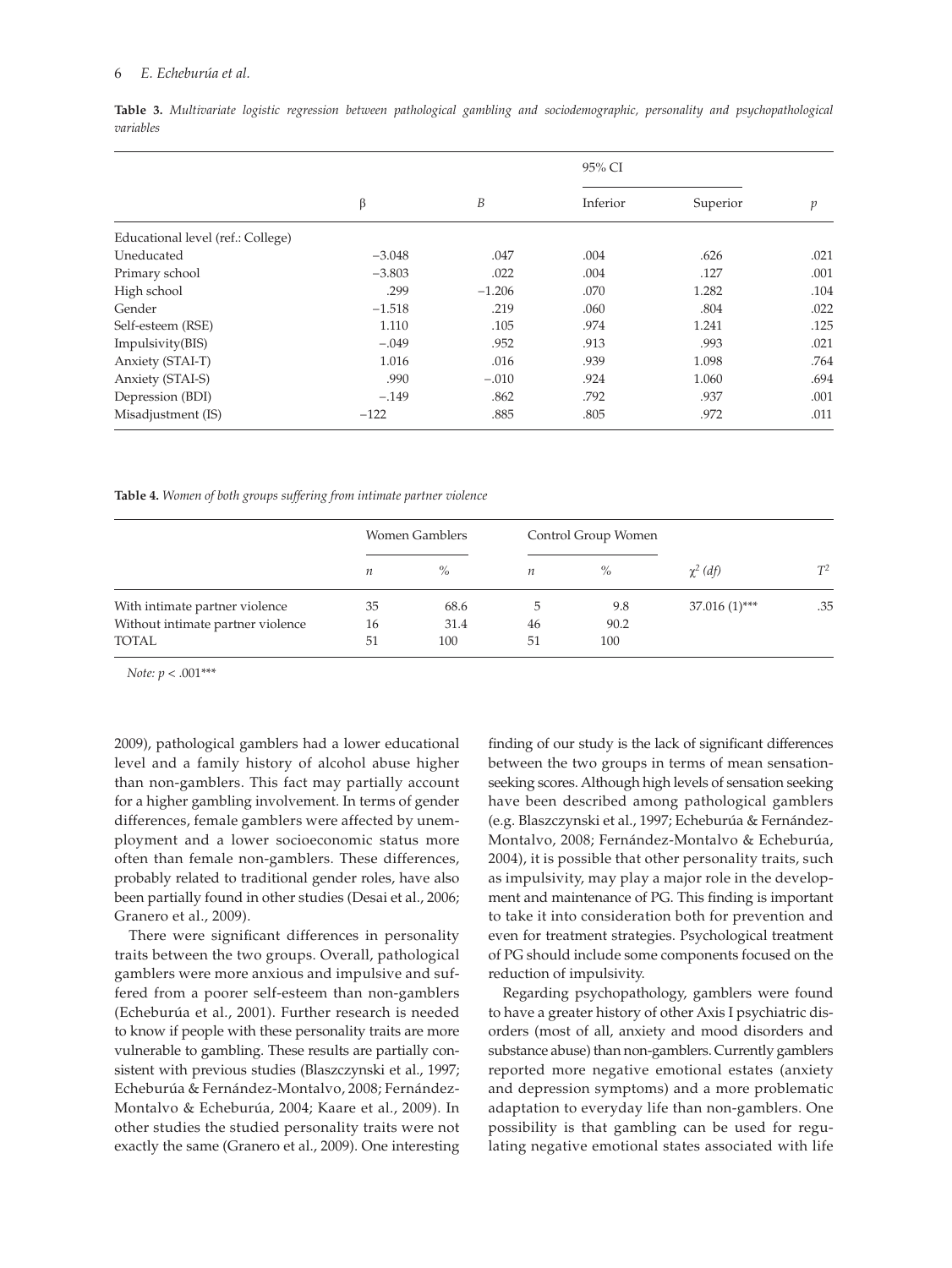events. Psychiatric comorbidity for persons with PG has also been found in other studies (Ibáñez et al., 2001; Kaare et al., 2009; Petry, Stinson, & Grant, 2005). There were no gender-differences in these variables. Anyway these findings suggest that treatment for PG should involve assessment and possible concomitant treatment for comorbid conditions.

In terms of alcohol abuse, surprinsingly there were no differences in this variable between the two groups. However, when gender was taken into account, male gamblers were more affected by alcohol abuse than male non-gamblers. Alcohol can be used as a strategy to cope with emotional trouble in men (Blanco et al., 2006). These results are partially consistent with previous studies (Granero et al., 2009; Ibáñez et al., 2001; Petry et al., 2005). Treatment for PG should always pay attention to other comorbid addictions.

According to the multivariate logistic regression in our study, the gender (being male), a low educational level, the trait of impulsivity, the misadjustment to everyday life and the depressive symptoms were related to PG. In terms of gender differences, the trait of impulsivity and the depressive symptoms were associated with men pathological gamblers, while a low educational level, the depressive symptoms and the misadjustment to everyday life were associated with women gamblers. These findings reflect that certain sociodemographic, personality and clinical characteristics may predispose to the development of PG. In addition, the role played by the gender factor in PG suggests that certain features are specific to men and women and that there is a differential psychopathological profile of men and women gamblers (Echeburúa et al., 2011), which should be taken into consideration both for prevention and for treatment strategies.

Importantly, nearly seven out of every ten female gamblers reported being victims of intimate partner violence (IPV) (including dating and marital violence). This rate is seven times higher than that registered in Spain for women over 18 years (Echeburúa, Sarasua, Zubizarreta, & Corral, 2009; Echeburúa, Sarasua, Zubizarreta, Amor, & Corral, 2010; Instituto de la Mujer, 2006). These results have been also found in other studies elsewhere with a nationally representative sample (Affi et al., 2010). There are different kinds of explanation that can take account of this result. That is, gambling may be a way to escape from a violent relationship, but IPV may be also related to domestic conflict caused or exacerbated by financial or other stressors directly associated with gambling activities. Little attention has been given to prevention of gambling problems as a factor in reducing IPV. All these findings highlight the importance of routinely screening gambling patients for anger and IPV and disrupted behavior in children, and the need to develop public policy, prevention and treatment programs to address these problems (Echeburúa, Corral, & Amor, 2002; Liao, 2008; Picó-Alfonso, Echeburúa, & Martínez, 2008).

This study has both theoretical and applied implications. The accurate understanding of personality and clinical characteristics in pathological gamblers could help to guide further research regarding prevention and treatment decisions according to the patient's emotional states/patterns (Echeburúa & Fernández-Montalvo, 2005; Echeburúa et al., 2011).

The limitations of the current research should be considered when interpretating the study findings. First, the relatively small sample size precludes a definitive conclusion regarding differences between the two groups. Methodologically it is important to keep in mind that treatment seekers might not be representative of gamblers in general population. Since a treatmentseeking sample was used, it is unclear how generalizable our results are to non-treatment seeking individuals with PG. Additional research on this topic is needed, including larger prevalence studies both in clinical settings and using nationally representative data. Second, a more complete assessment of mental symptoms and comorbid disorders, including Axis II disorders, needs to be dealth with in future research. Third, the data used in the current research were cross-sectional, which means that inferences regarding causation cannot be made. Longitudinal designs are required to address the role of comorbid disorders on course and outcome, illness progression, and treatment. Finally, the self-reported nature of the data can lead to recall bias. Anyway, endogenous and exogenous conditions need to be explored in future research as being gender-related operating factors.

#### **References**

- **Affi T. O., Bronridge D. A., MacMillan H., & Sareen J**. (2010). The relation of gambling to intimate partner violence and child maltreatment in a nationally representative sample. *Journal of Psychiatric Research*, *44*, 331–337. [http://dx.doi.](http://dx.doi.org/10.1016/j.jpsychires.2009.07.010) [org/10.1016/j.jpsychires.2009.07.010](http://dx.doi.org/10.1016/j.jpsychires.2009.07.010)
- **American Psychiatric Association** (2000). *Diagnostic and statistical manual of mental disorders (4*th *Ed. Rev.)*, Washington, DC: APA.
- **Barratt E. S**. (1994). Impulsiveness and aggression. In J. Monahan & H. J. Steadman (Eds.), *Violence and mental disorder: Development in risk assessment* (pp. 61–79). Chicago, IL: University of Chicago Press.
- **Beck A. T., Steer R. A., & Brown G. K**. (1996). *BDI-II. Beck Depression Inventory-2*nd *Ed. manual*. San Antonio, TX: The Psychological Corporation.
- **Blanco C., Hasin D. S., Petry N., Stinson F. S., & Grant B. F**. (2006). Sex differences in subclinical and DSM-IV pathological gambling: Results from the National Epidemiologic Survey on alcohol and related conditions.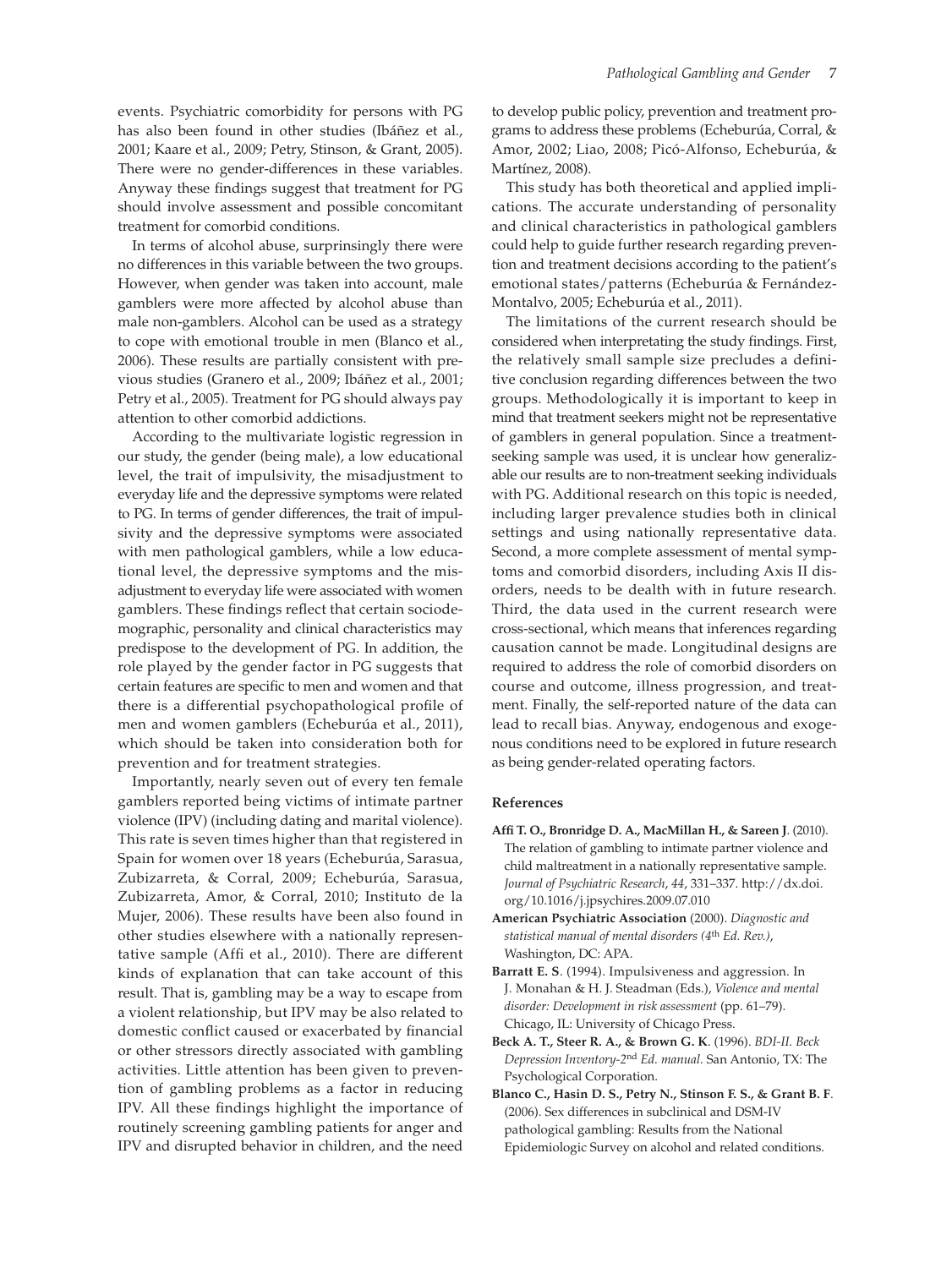*Psychological Medicine*, *36*, 943–953. [http://dx.doi.](http://dx.doi.org/10.1017/S0033291706007410) [org/10.1017/S0033291706007410](http://dx.doi.org/10.1017/S0033291706007410)

**Blaszczynski A., Steel Z., & McConaghy N**. (1997). Impulsivity in pathological gambling: The antisocial impulsivist. *Addiction*, *92*, 75–87. [http://dx.doi.](http://dx.doi.org/10.1111/j.1360-0443.1997.tb03639.x) [org/10.1111/j.1360-0443.1997.tb03639.x](http://dx.doi.org/10.1111/j.1360-0443.1997.tb03639.x)

**Calvete E., Corral S., & Estévez A**. (2007). Factor structure and validity of the Revised Conflict Tactics Scale for Spanish women. *Violence Against Women*, *13*, 1072–1087. <http://dx.doi.org/10.1177/1077801207305933>

**Cohen J**. (1988). *Statistical power analysis for the behavioral sciences (2*nd *Ed.)*, Hillsdale, NJ: Erlbaum.

**Desai R. A., Maciejewski P. K., Pantalon M. V., & Potenza M. N**. (2006). Gender differences among recreational gamblers: Association with the frequency of alcohol use. *Psychology of Addictive Behaviors*, *20*, 145–153. <http://dx.doi.org/10.1037/0893-164X.20.2.145>

**Desai R. A., & Potenza M. N**. (2008). Gender differences in the associations between past-year gambling problems and psychiatric disorders. *Social Psychiatry and Psychiatric Epidemiology*, *43*, 173–183. [http://dx.doi.org/10.1007/](http://dx.doi.org/10.1007/s00127-007-0283-z) [s00127-007-0283-z](http://dx.doi.org/10.1007/s00127-007-0283-z)

**Dowling N., Smith D., & Thomas T**. (2007). A comparison of individual and group cognitive-behavioural treatment for female pathological gambling. *Behaviour Research and Therapy*, *45*, 2192–2202. [http://dx.doi.org/10.1016/j.](http://dx.doi.org/10.1016/j.brat.2006.11.003) [brat.2006.11.003](http://dx.doi.org/10.1016/j.brat.2006.11.003)

**Echeburúa E., Corral P., & Amor P.J**. (2002). Evaluación del daño psicológico en las víctimas de delitos violentos. [Evaluation of psychological harm in the victims of violent crime]. *Psicothema*, *14* (Supl.), 139–146.

**Echeburúa E., Corral P., & Fernández-Montalvo J**. (2000). Escala de Inadaptación: Propiedades psicométricas en contextos clínicos [Misadjustment Scale: Psychometric properties in a clinical context]. *Análisis y Modificación de Conducta*, *26*, 325–340.

**Echeburúa E., & Fernández-Montalvo J**. (2005). Psychological treatment of slot-machine pathological gambling: New perspectives. *Journal of Gambling Studies*, *21*, 21–26. <http://dx.doi.org/10.1007/s10899-004-1918-6>

**Echeburúa E., & Fernández-Montalvo J**. (2008). Are there more personality disorders in treatment-seekers pathological gamblers than in other kind of patients? A comparative study between the IPDE and the MCMI. *International Journal of Clinical and Health Psychology*, *8*, 53–64.

**Echeburúa E., Fernández-Montalvo J., & Báez C**. (2001). Predictors of therapeutic failure in slot-machine pathological gamblers following behavioural treatment. *Behavioural and Cognitive Psychotherapy*, *29*, 379–383. <http://dx.doi.org/10.1017/S1352465801003113>

**Echeburúa E., González-Ortega I., Corral P., & Polo-López R**. (2011). Clinical gender differences among adult pathological gamblers seeking treatment: An exploratory study. *Journal of Gambling Studies*, *27*, 215–227. [http://dx.](http://dx.doi.org/10.1007/s10899-010-9205-1) [doi.org/10.1007/s10899-010-9205-1](http://dx.doi.org/10.1007/s10899-010-9205-1)

**Echeburúa E., Sarasua B., Zubizarreta I., & Corral P**. (2009). Evaluación de la eficacia de un tratamiento cognitivoconductual para hombres violentos contra la pareja en un marco comunitario: Una experiencia de 10 años (1997–2007)

[Effectiveness of a cognitive-behavioral programme in the treatment of male batterers in a community setting: A review of ten years (1997–2007)]. *International Journal of Clinical and Health Psychology*, *9*, 199–217.

**Echeburúa E., Sarasua B., Zubizarreta I., Amor P. J., & Corral P**. (2010). Variables predictoras del rechazo, abandono y fracaso terapéutico en hombres violentos contra su pareja tratados psicológicamente en un marco comunitario [Predictors of refusal, dropout and therapeutic failure among men attending a community batterer treatment program]. *International Journal of Clinical and Health Psychology*, *10*, 403–420.

**Fernández-Montalvo J., & Echeburúa E**. (1997). *Manual práctico del juego patológico. Ayuda para el paciente y guía para el terapeuta* [Practical handbook for the treatment of pathological gambling. A guide for the patient and the therapist]. Madrid, Spain: Pirámide.

**Fernández-Montalvo J., & Echeburúa E**. (2004). Pathological gambling and personality disorders: An exploratory study with the IPDE. *Journal of Personality Disorders*, *18*, 500–505. <http://dx.doi.org/10.1521%2Fpedi.18.5.500.51326>

**First M. B., Spitzer R. L., Gibbon M., & Williams J. B. W**. (1997). *User's guide for the Structured Clinical Diagnostic Interview for DSM-IV Axis I Disorders (SCID-I)*. Washington, DC: American Psychiatric Press.

**González-Ortega I., Echeburúa E., Corral P., Polo-López R., & Alberich S**. (2013). Predictors of pathological gambling severity taking gender differences into account. *European Addiction Research*, *19*, 146–154. [http://dx.doi.org/](http://dx.doi.org/10.1159/000342311) [10.1159/000342311](http://dx.doi.org/10.1159/000342311)

**Granero R., Penelo E., Martínez-Giménez R., Álvarez-Moya E., Gómez-Peña M., Aymamí M. N., … Jiménez-Murcia S**. (2009). Sex differences among treatmentseeking adult pathologic gamblers. *Comprehensive Psychiatry*, *50*, 173–180. [http://dx.doi.org/10.1016/](http://dx.doi.org/10.1016/j.comppsych.2008.07.005) [j.comppsych.2008.07.005](http://dx.doi.org/10.1016/j.comppsych.2008.07.005)

**Grant J. E., Steinberg M. A., Kim S. W., Rounsaville B. J., & Potenza M. N**. (2004). Preliminary validity and reliability testing of a structured clinical interview for pathological gambling. *Psychiatry Research*, *128*, 79–88. [http://dx.doi.](http://dx.doi.org/10.1016/j.psychres.2004.05.006) [org/10.1016/j.psychres.2004.05.006](http://dx.doi.org/10.1016/j.psychres.2004.05.006)

**Ibáñez A., Blanco C., Donahue E., Lesieur H. R., Pérez de Castro I., & Fernández-Piqueras J**. (2001). Psychiatric comorbidity in pathological gamblers seeking treatment. *American Journal of Psychiatry*, *158*, 1733–1735. [http://dx.](http://dx.doi.org/10.1176/appi.ajp.158.10.1733) [doi.org/10.1176/appi.ajp.158.10.1733](http://dx.doi.org/10.1176/appi.ajp.158.10.1733)

**Instituto de la Mujer** (2006). *La violencia contra las mujeres. Resultados de la macroencuesta* [Violence against women: Results from a big survey]. Madrid, Spain: Ministerio de Trabajo y Asuntos Sociales.

**Kaare P. R., Mõttus R., & Konstabel K**. (2009). Patological gambling in Estonia: Relationships with personality, self-esteem, emotional states and cognitive ability. *Journal of Gambling Studies*, *25*, 377–390. [http://dx.doi.](http://dx.doi.org/10.1007/s10899-009-9119-y) [org/10.1007/s10899-009-9119-y](http://dx.doi.org/10.1007/s10899-009-9119-y)

**Korman L. M., Collins J., Dutton, Dhayananthan B., Littman-Sharp N., & Skinner W**. (2008). Problem gambling and intimate partner violence. *Journal of Gambling Studies*, *24*, 13–23. [http://dx.doi.org/10.1007/](http://dx.doi.org/10.1007/s10899-007-9077-1) [s10899-007-9077-1](http://dx.doi.org/10.1007/s10899-007-9077-1)